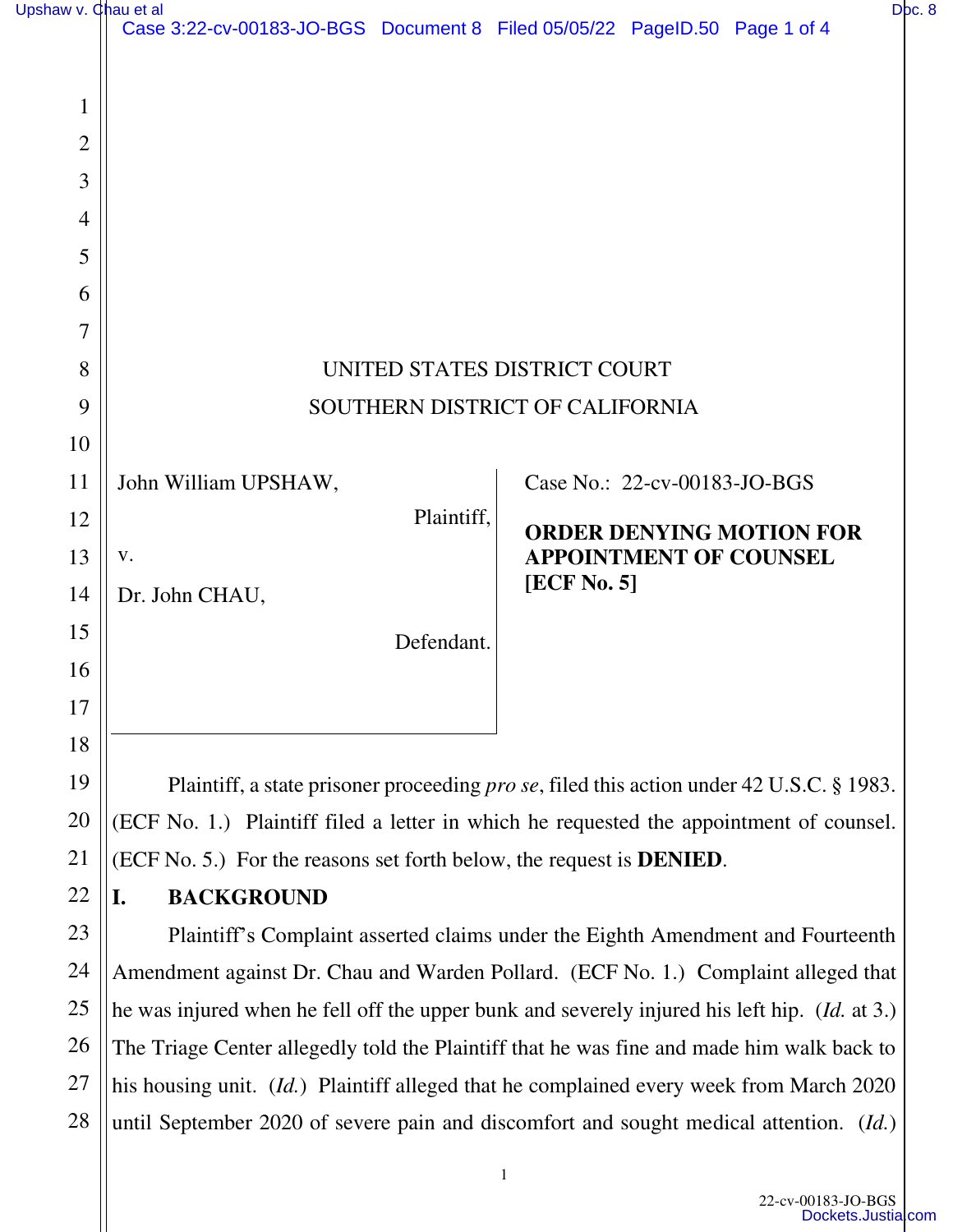Plaintiff also alleged that despite being in clear distress, "the doctor kept denying anything was wrong and he kept insisting that [the Plaintiff] was 'chasing narcotics.'" (*Id.*) Plaintiff claimed that it was not until he begged on his knees that Dr. Chau ordered an expedited M.R.I., which Plaintiff alleged showed an injury. (*Id.*) Plaintiff indicated that Dr. Chau saw him in extreme pain, but still denied pain reliving medication adequate to handle his pain and denied medical treatment that would have diagnosed and treated his injury. (*Id.*  at 4.) Plaintiff alleged that Dr. Chau repeatedly downplayed and discounted his pain and injury and it caused him months of suffering. (*Id.*) Plaintiff also alleged that Dr. Chau discriminated against him due to his past history with addiction. (*Id.* at 5.)

The Order granting Plaintiff's Motion to Proceed IFP and screening the Complaint dismissed Plaintiff's Fourteenth Amendment claim against Dr. Chau and Plaintiff's Eighth Amendment claim against Warden Pollard, but found the Eighth Amendment claim as to Dr. Chau sufficiently pled to survive *sua sponte* pre-answer screening. (ECF No. 4.) The Court gave the Plaintiff 45 days to either notify the Court that he will proceed only under his Eighth Amendment claim against Dr. Chau or file a First Amended Complaint correcting the deficiencies. (*Id.* at 11–12.)

On March 17, 2022, Plaintiff filed a letter informing the Court that he was planning on only pursuing his Eighth Amendment claim as to Dr. Chau and dropping his allegation against Warden Pollard. (ECF No. 5.) Further, Plaintiff requested that the Court appoint him an attorney because he is lost as to how to proceed with his case and really needs help. (*Id.*)

## **II. DISCUSSION**

Plaintiff has filed a letter in which he requested the appointment of counsel. (ECF No. 5.) Plaintiff requested that the Court "appoint [him] an attorney because [he is] lost as how to do this and [he] really need[s] help[.]" (*Id.* at 1.) Plaintiff did not provide any other reasons for why he needs counsel appointed.

27 ///

1

2

3

4

5

6

7

8

9

10

11

12

13

14

15

16

17

18

19

20

21

22

23

24

25

26

28 ///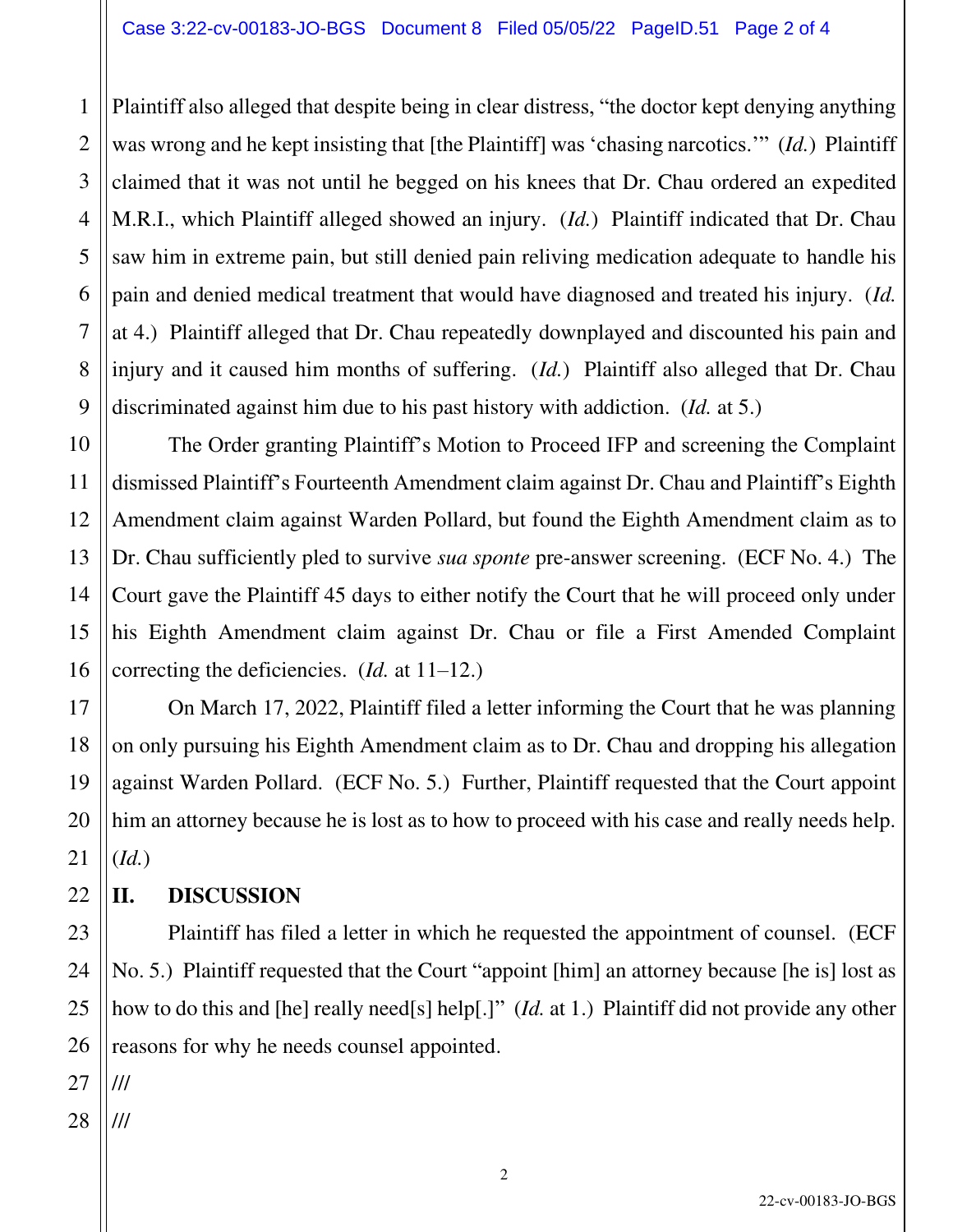## **A. Legal Standard**

"[T]here is no constitutional right to appointed counsel for § 1983 claims[.]" *Storseth v. Spellman*, 654 F.2d 1349, 1353 (9th Cir. 1981); *see also Palmer v. Valdez*, 560 F.3d 965, 970 (9th Cir. 2009) ("Generally, a person has no right to counsel in civil actions."). "However, a court may under 'exceptional circumstances' appoint counsel for indigent civil litigants pursuant to 28 U.S.C. § 1915(e)(1)." *Palmer*, 560 F.3d at 760 (citing *Agyeman v. Corrs. Corp. of Am.*, 390 F.3d 1101, 1103 (9th Cir. 2004)). "When determining whether 'exceptional circumstances' exist, a court must consider 'the likelihood of success on the merits as well as the ability of the petitioner to articulate his claims pro se in light of the complexity of the legal issues involved." *Id.* (quoting *Weygandt v. Look*, 718 F.2d 952, 954 (9th Cir. 1983)); *see also Cano v Taylor*, 739 F.3d 1214, 1218 (9th Cir. 2014). "Neither of these considerations is dispositive and instead must be viewed together." *Palmer*, 560 F.3d at 760.

## **B. Analysis**

Plaintiff has not shown exceptional circumstances warranting appointment of counsel. Plaintiff has demonstrated his ability to present both factual and legal arguments to the Court and appears to have a basic understanding of the legal process. For example, Plaintiff's Eighth Amendment claim against Dr. Chau was found to contain allegations sufficient to survive the *sua sponte* screening required by 28 U.S.C. §§1915(e)(2) and 1915A(b). (*See* ECF No. 4.)

Additionally, it does not appear that the legal issues involved are so complex that counsel is warranted at this stage of the proceedings. *See Wilbron v. Escalderon*, 789 F.2d 1328, 1331 (noting that, "[i]f all that was required to establish successfully the complexity of the relevant issues was a demonstration of the need for development of further facts, practically all cases would involve complex legal issues."). The challenges Plaintiff identifies are not unique to Plaintiff and could arguably be asserted by almost every prisoner. And, although the Court recognizes physical and mental health concerns might

1

2

3

4